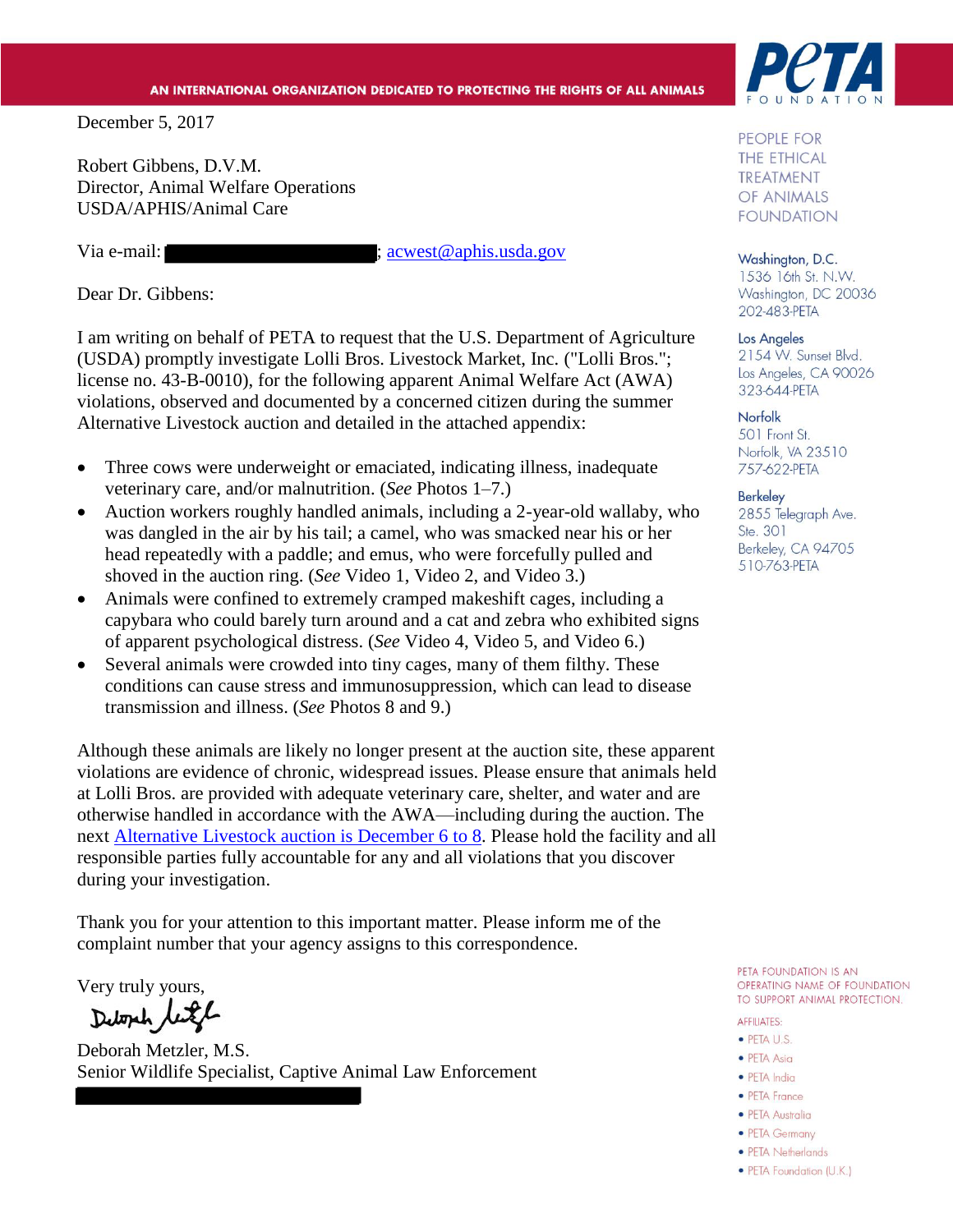# **Appendix**

During the summer Alternative Livestock auction at Lolli Bros., a concerned citizen documented several apparent AWA violations over the course of three days, July 12 to 14, 2017.

# **a. Emaciated Cows in Apparent Need of Veterinary Evaluation**

The witness observed and documented that three cows were underweight or emaciated. Wildlife veterinarian Dr. Christine Capaldo opined that "the black and white cow is very thin and has an unkempt hair coat with either dirt or diarrhea on her hind end, tail, and legs. This could indicate malnutrition, parasites, or serious illness. Her ribs can easily be seen and she has prominent hip bones and a sunken waist." (*See* Photos 1–4.) She added that "the white calf appears emaciated and has an extremely sunken waistline" (*see* Photos 5–6) and "the tan cow is also thin" (*see* Photo 7).

Pursuant to 9 C.F.R. § 2.40(b)(2) and (3), dealers must "prevent, control, diagnose, and treat diseases and injuries" and perform "[d]aily observation of all animals to assess their health and well-being." Furthermore, "a mechanism of direct and frequent communication is required so that timely and accurate information on problems of animal health, behavior, and well-being is conveyed to the attending veterinarian." The fact that multiple animals' bodies were in such poor condition likely indicates that Lolli Bros. is not providing adequate veterinary care, making daily observations, or maintaining frequent communication with an attending veterinarian. It may also be in violation of 9 C.F.R. § 3.129(a), which requires that "food shall be wholesome, palatable, and free from contamination and of sufficient quantity and nutritive value to maintain all animals in good health."

Please thoroughly inspect all the animals at the next auction, as well as their veterinary records and diets, to ensure that they are receiving adequate veterinary care and nutrition.

# **b. Rough Handling During Auction Presentation**

The witness observed and documented that a 2-year-old wallaby was struggling for 40 seconds while an auction presenter dangled him in the air by his tail. (*See* Video 1 at 0:20–1:00.) According to Dr. Capaldo, "This could cause serious life-threatening injuries such as dislocations or fractures of the back or tail (resulting in paralysis or inability to stand), or muscle or tendon injuries."

The witness also documented that handlers struck a camel near his or her head with a large paddle at the end of a broomstick. (*See* Video 2 at 5:12.) The camel had been pacing and behaving anxiously in a small pen, and earlier in the presentation, at 3:06 in the video, the owner stated that the animals were "nervous." The camel was hit after he or she kicked a handler, who then fell to the ground.

Handlers were also observed and documented roughly grabbing, pulling, and shoving emus in the auction pen. 1 (*See* Video 3.)

These incidents appear to violate the following AWA handling regulations:

 $\bullet$  9 C.F.R. § 2.131 (b)(1), requiring that "[h]andling of all animals shall be done as expeditiously and carefully as possible in a manner that does not cause trauma, overheating, excessive cooling, behavioral stress, physical harm, or unnecessary discomfort."

 $\overline{a}$ <sup>1</sup>Although the USDA has not yet developed specific standards for birds, these warm-blooded animals are covered by the plain language of the AWA (*see* 7 U.S.C. § 2132(g); *see also* 9 C.F.R. § 1.1), and AWA regulations, including the general AWA standards set forth in subpart F, 9 C.F.R. §§ 3.125–3.142.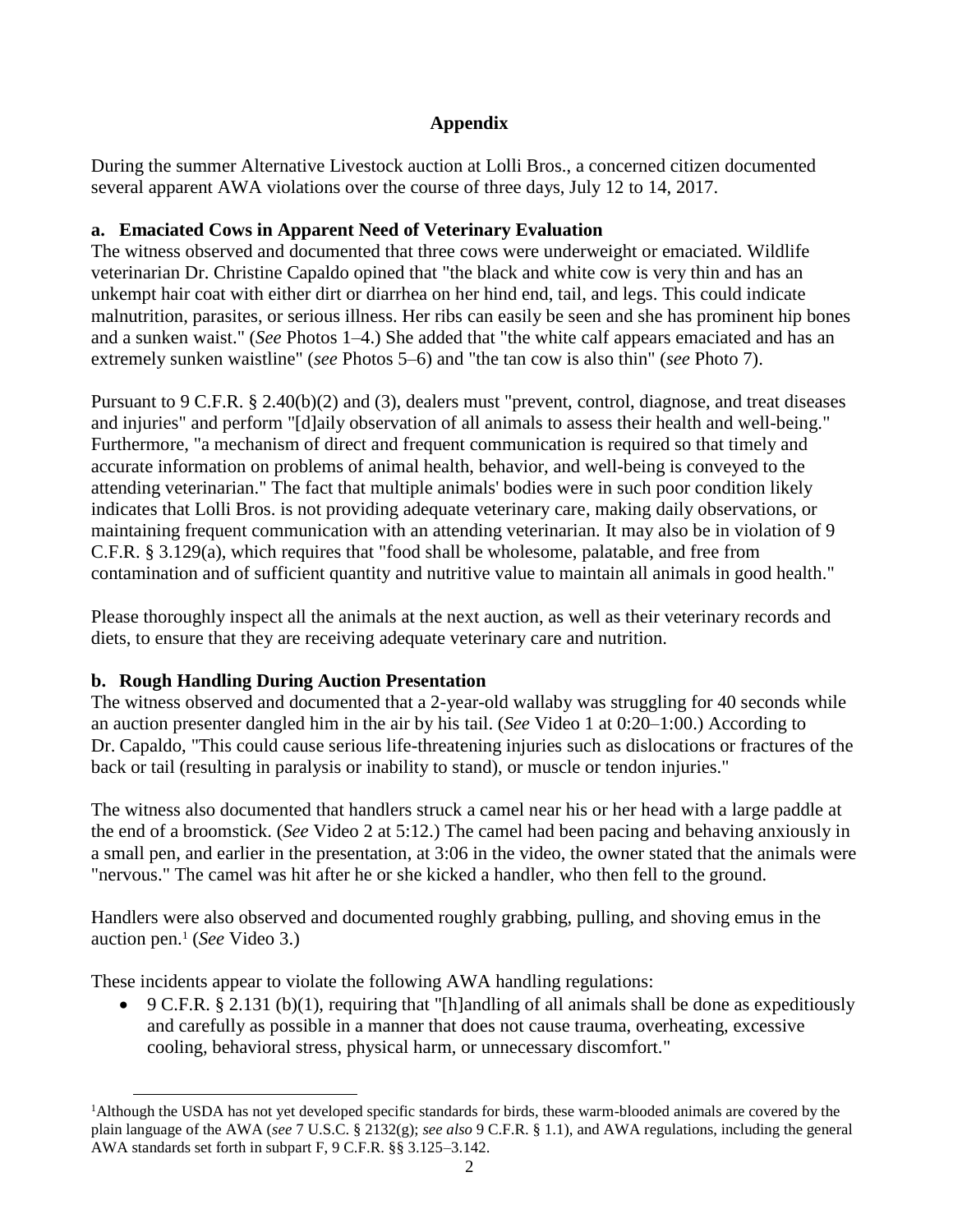- 9 C.F.R. § 2.131(b)(2)(i), requiring that "[p]hysical abuse shall not be used to train, work, or otherwise handle animals."
- 9 C.F.R. § 2.131(d)(1), requiring that "[a]nimals shall be exhibited only for periods of time and under conditions consistent with their good health and well-being."

Please inspect the handling of all animals presented during the auction and ensure that they are not handled in a manner that uses physical abuse or causes unnecessary discomfort.

#### **c. Animals Confined to Cramped Cages Exhibiting Signs of Distress**

Throughout the auction site, animals were crammed into tiny cages, many only as large as the animal confined within. A capybara was documented clearly struggling even to turn around inside the cage he or she was confined to. (*See* Video 4 at 0:35.) Pursuant to 9 C.F.R. § 3.128, "Enclosures shall be constructed and maintained so as to provide sufficient space to allow each animal to make normal postural and social adjustments with adequate freedom of movement." Even "[p]rimary enclosures used to transport live animals," which many of the auction animals are apparently confined to for several days during the auction, are required to "be large enough to ensure that each animal contained therein has sufficient space to turn about freely and to make normal postural adjustments." 9 C.F.R.  $§ 3.137(c).$ 

Furthermore, bathing water is essential for capybara welfare. According to the USDA's [Animal Care](https://www.aphis.usda.gov/animal_welfare/downloads/Animal-Care-Inspection-Guide.pdf)  [Inspection Guide,](https://www.aphis.usda.gov/animal_welfare/downloads/Animal-Care-Inspection-Guide.pdf) for "species that, under natural conditions, spend a significant portion of their time in water (such as capybaras …), compliance with space requirements means there should be both dry and aquatic portions of the primary enclosure, each of which must, at a minimum, provide sufficient space to allow each animal therein to make 'normal postural and social adjustments with adequate freedom of movement.'" Confining this animal to a tiny cage that provides barely enough room to make a single rotation and failing to provide a pool—especially in the heat of mid-July—are causes for serious concerns about animal welfare.

Many other animals were also confined to small areas that may have contributed to psychological distress. A cat was documented frantically scratching the side of a cage and mewing from apparent distress. (*See* Video 5.) A zebra was confined to a pen where he or she was able to take only a few steps in any direction and was documented repeatedly pacing in that small area. (*See* Video 6.) Pacing is a stereotypical behavior, is likely caused by a lack of sensory stimulation, and suggests poor welfare and suffering.<sup>2</sup>

The abnormal behavior displayed by the cat and zebra likely indicates psychological distress and suggests that Lolli Bros. was exhibiting or dealing these animals in apparent violation of 9 C.F.R.  $\S 2.131(b)(1)$  and (d)(1). Although the cages were temporary during the auction, the animals were likely confined to the same space for days on end, and their distressed behavior indicates that Lolli Bros. did not provide them with sufficient space, in apparent violation of 9 C.F.R. § 3.128, which states that "[i]nadequate space may be indicated by evidence of … stress, or abnormal behavior patterns."

Please inspect the animals during the next auction, as well as their veterinary records, and ensure that they are receiving adequate veterinary care pursuant to 9 C.F.R. § 2.40. Please also inspect cages and

 $\overline{a}$ 

<sup>2</sup>R.R. Swaisgood and D.J. Shepherdson, *Scientific Approaches to Enrichment and Stereotypies in Zoo Animals: What's Been Done and Where Should We Go Next?* Zoo Biology 24, 499–518 (2005).